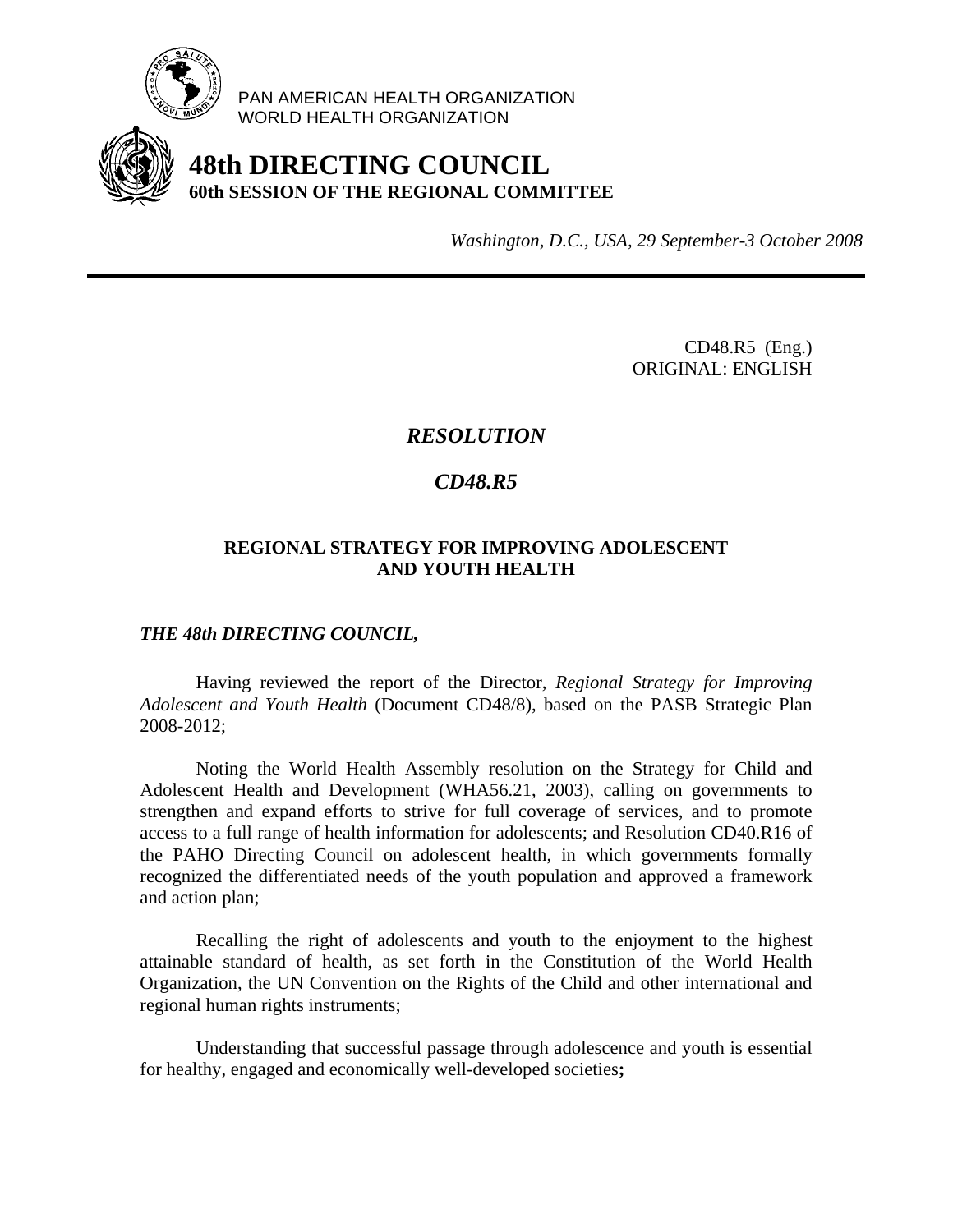CD48.R5 (Eng.) Page 2

 Recognizing that adolescent and youth health is a key aspect of economic and social development in the Americas; that their behaviors and health problems are an important part of the overall disease burden; that the cost associated with the treatment of chronic diseases is high; and that effective prevention and early intervention measures are available;

Considering that the outcomes for adolescent and youth health will be more effective if health promotion, primary health care, social protection, and social determinants are taken into consideration when addressing priority health topics for these populations**;** 

Recognizing that PAHO has cooperated with the countries of the Region in establishing conceptual and technical bases and infrastructure for the development of national adolescent and youth health programs and policies; and

 Concerned that the specific needs of adolescents and youth have not been adequately addressed and that the achievement of international goals will require additional efforts in adolescent and youth health,

#### *RESOLVES:*

1. To endorse the Regional Strategy for Improving Adolescent and Youth Health to effectively and efficiently respond to current and emerging needs in adolescent and youth health with specific consideration of prevailing inequalities in health status, and to strengthen the health system response to develop and implement policies, plans, programs, laws and services for adolescents and young people.

- 2. To urge Member States to:
- (a) promote the collection and use of data on adolescent and youth health disaggregated by age, sex and ethnicity and the use of a gender-based analysis, new technologies (e.g. geographical information systems) and projection models to strengthen the planning, delivery, and monitoring of national plans, policies, programs, laws and interventions related to adolescent and youth health;
- (b) strengthen and expand efforts to meet international commitments for adolescent and youth health;
- (c) promote and establish enabling environments that foster adolescent and youth health and development;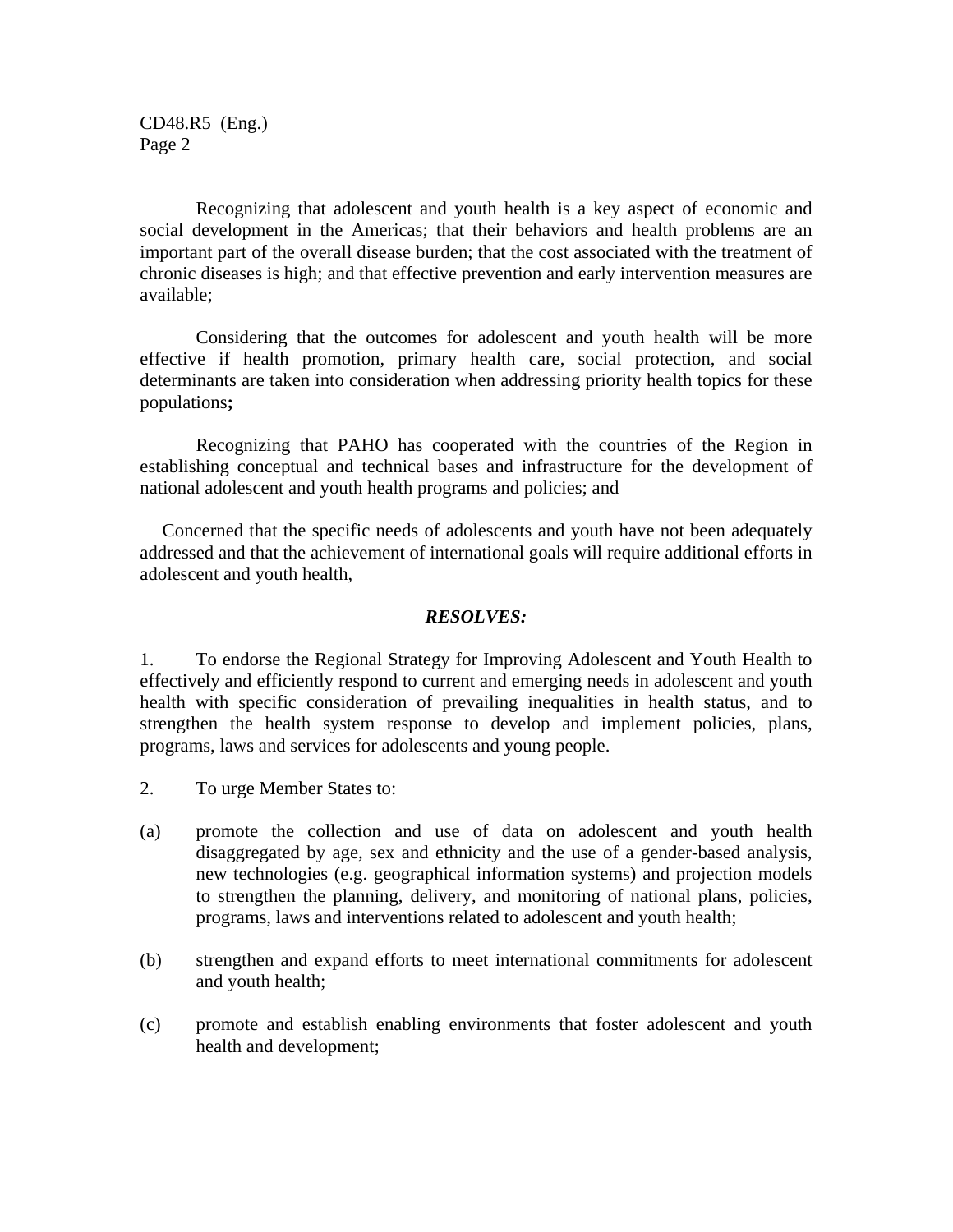- (d) scale up the coverage of and access to quality health services—including promotion, prevention, effective treatment, and ongoing care—to increase their demand and utilization by adolescents and youth;
- (e) support capacity building for policymakers, program managers, and health care providers to develop policies and programs that aim to promote community development and provide effective quality health services addressing the health needs of adolescents and youth and their related determinants of health;
- (f) engage adolescents and youth, their families, communities, schools, and other appropriate institutions and organizations in the provision of culturally sensitive and age-appropriate promotion and prevention programs as part of the comprehensive approach to improving the health and well-being of adolescents and youth;
- (g) improve coordination within the health sector and with partners in other sectors to ensure that actions and initiatives in adolescent and youth health and development are implemented, minimizing duplication of efforts and maximizing impact of limited resources;
- (h) establish partnerships with the media to promote positive images of adolescents and youth which promote appropriate behaviors, social norms and commitment to health issues.
- 3. To request the Director to:
- (a) maintain the Organization's commitment to and support for achieving and sustaining high levels of coverage of evidence-based interventions through the integration of actions by PAHO programmatic areas;
- (b) support the establishment and coordination of strategic alliances to improve the health and development of adolescents and youth;
- (c) encourage technical cooperation among countries, subregions, international organizations, government entities, private organizations, universities, media, civil society, youth organizations, faith-based organizations, and communities, in activities that promote adolescent and youth health;
- (d) establish a time limited technical advisory group for guidance on topics pertinent to adolescent and youth health and development.